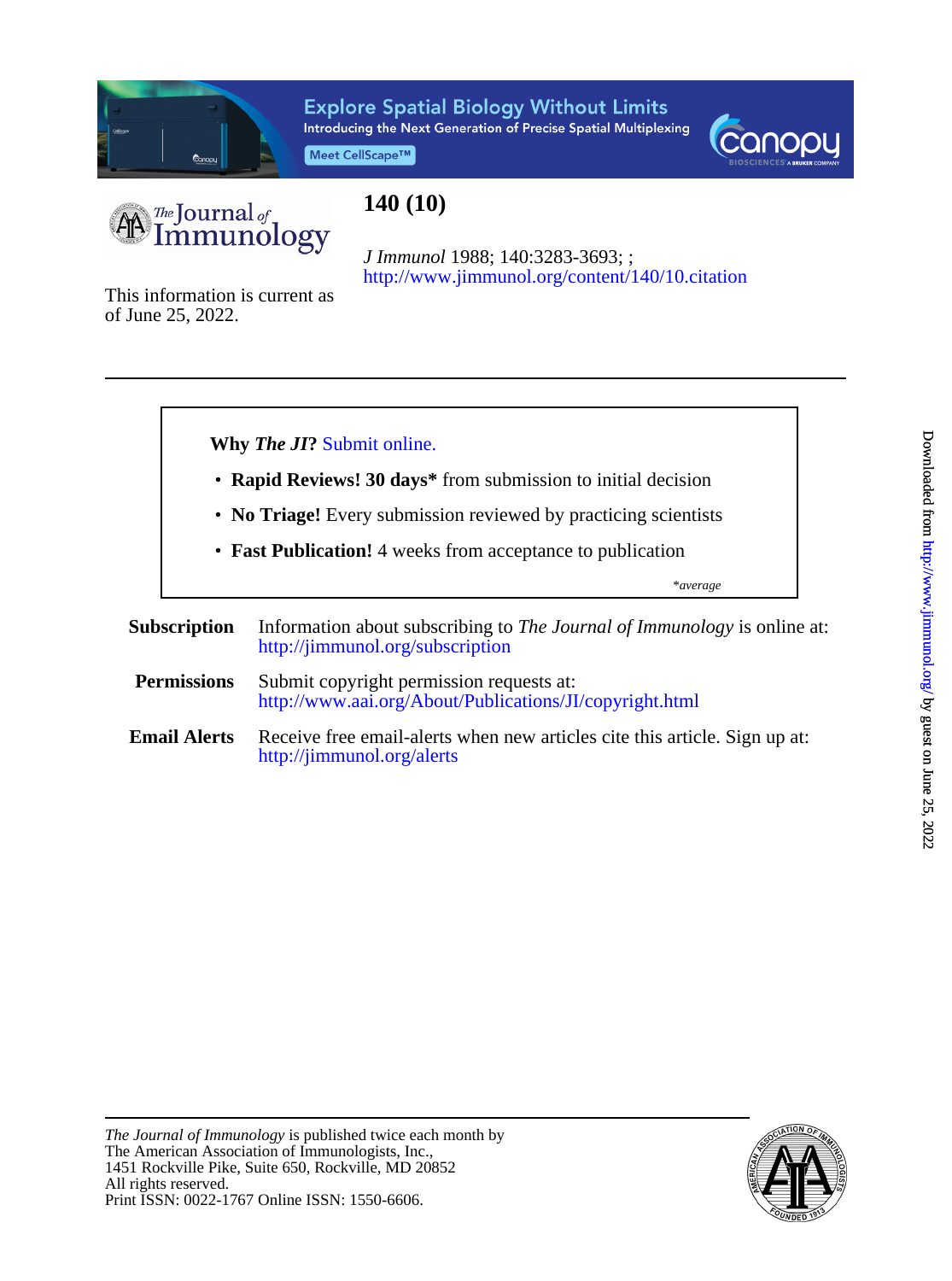# **Contents**

## **COMMENTARY**

**I.** Sanz and J. D. Capra 3283 The Genetic Origin of Human Autoantibodies

#### CELLULAR IMMUNOLOGY

| B. Jaureguiberry, L. Liao, V.<br>Kuchroo, M. E. Dorf, and B.<br>Diamond                                     | 3286 | Monoclonal Anti-Idiotypic Antibodies to an I-J Interacting Molecule Inhibit<br>Suppression in an H-2 Restricted Way                                                                        |
|-------------------------------------------------------------------------------------------------------------|------|--------------------------------------------------------------------------------------------------------------------------------------------------------------------------------------------|
| R. J. Apple, P. L. Domen, A.<br>Muckerheide, and J. G. Mi-<br>chael                                         | 3290 | Cationization of Protein Antigens. IV. Increased Antigen Uptake by Anti-<br>gen-Presenting Cells                                                                                           |
| J. P. Lake, J. A. Kapp, and C.<br>W. Pierce                                                                 | 3296 | Characterization of $L$ -Glutamic Acid <sup>60</sup> -L-Alanine <sup>30</sup> -L-Tyrasine <sup>10</sup> -Specific<br>Suppressor T Cells in Responder Mice Restricted by Igh-C-Linked Genes |
| C. Havele and V. Paetkau                                                                                    | 3303 | Cyclosporine Blocks the Activation of Antigen-Dependent Cytotoxic T Lym-<br>phocytes Directly by an IL-2-Independent Mechanism                                                             |
| E. K. Lakey, L. A. Casten, W.<br>L. Niebling, E. Margoliash,<br>and S. K. Pierce                            | 3309 | Time Dependence of B Cell Processing and Presentation of Peptide and Na-<br>tive Protein Antigens                                                                                          |
| C. Penit and F. Vasseur                                                                                     | 3315 | Sequential Events in Thymocyte Differentiation and Thymus Regeneration<br>Revealed by a Combination of Bromodeoxyuridine DNA Labeling and An-<br>timitotic Drug Treatment                  |
| M. K. Jenkins, J. D. Ashwell,<br>and R. H. Schwartz                                                         | 3324 | Allogeneic Non-T Spleen Cells Restore the Responsiveness of Normal T Cell<br>Clones Stimulated with Antigen and Chemically Modified Antigen-Pre-<br>senting Cells                          |
| C. J. P. Boog, J. Boes, and C. J.<br>M. Melief                                                              | 3331 | Role of Dendritic Cells in the Regulation of Class I Restricted Cytotoxic T<br>Lymphocyte Responses                                                                                        |
| D. T. Francois, I. M. Katona, C.<br>H. June, L. M. Wahl, N. Feu-<br>erstein, K.-P. Huang, and J.<br>J. Mond | 3338 | Anti-Ig-Mediated Proliferation of Human B Cells in the Absence of Protein<br>Kinase C                                                                                                      |
| J. Rhodes and J. Tite                                                                                       | 3344 | Functional Abolition of Monocyte HLA-DR by Aldehyde Treatment: a Novel<br>Approach to Studies of Class II Restriction Elements in Antigen Presenta-<br>tion                                |
| G. D. Powers, A. K. Abbas, and<br>R. A. Miller                                                              | 3352 | Frequencies of IL-2 and IL-4-Secreting T Cells in Naive and Antigen-Stimu-<br>lated Lymphocyte Populations                                                                                 |
| B. E. Bierer, J. Barbosa, S.<br>Herrmann, and S. J. Bur-<br>akoff                                           | 3358 | Interaction of CD2 with Its Ligand, LFA-3, in Human T Cell Proliferation                                                                                                                   |
| M. Brunswick, F. D. Finkel-<br>man, P. F. Highet, J. K. In-<br>man, H. M. Dintzis, and J. J.<br>Mond        | 3364 | Picogram Quantities of Anti-Ig Antibodies Coupled to Dextran Induce B Cell<br>Proliferation                                                                                                |
| B. Adkins, D. Gandour, S. Stro-<br>ber, and I. Weissman                                                     | 3373 | Total Lymphoid Irradiation Leads to Transient Depletion of the Mouse Thy-<br>mic Medulla and Persistent Abnormalities among Medullary Stromal<br>Cells                                     |
| A. Al Maghazachi and J. M.<br>Phillips-Quagliata                                                            | 3380 | Keyhole Limpet Hemocyanin-Propagated Peyer's Patch T Cell Clones That<br>Help IgA Responses                                                                                                |

#### **Continued** *on page 4*

THE JOURNAL OF IMMUNOLOGY (ISSN 0022-1767) is published twice each month by The American Association of Immunologists, 428 East Preston Street, Baltimore. MD 21202. Subscription rates \$170 (\$225 foreign); institutions \$190 (\$245 foreign); students \$50 (\$105 foreign); students \$50 (\$12 foreign); students \$50 (\$12 foreign); students \$10 (\$12 foreign) mailing offices. POSTMASTER: Send address changes to The Journal of Immunology at 428 East Preston Street. Baltimore, MD 21202. Copyright<br>© 1988 by The American Association of Immunologists.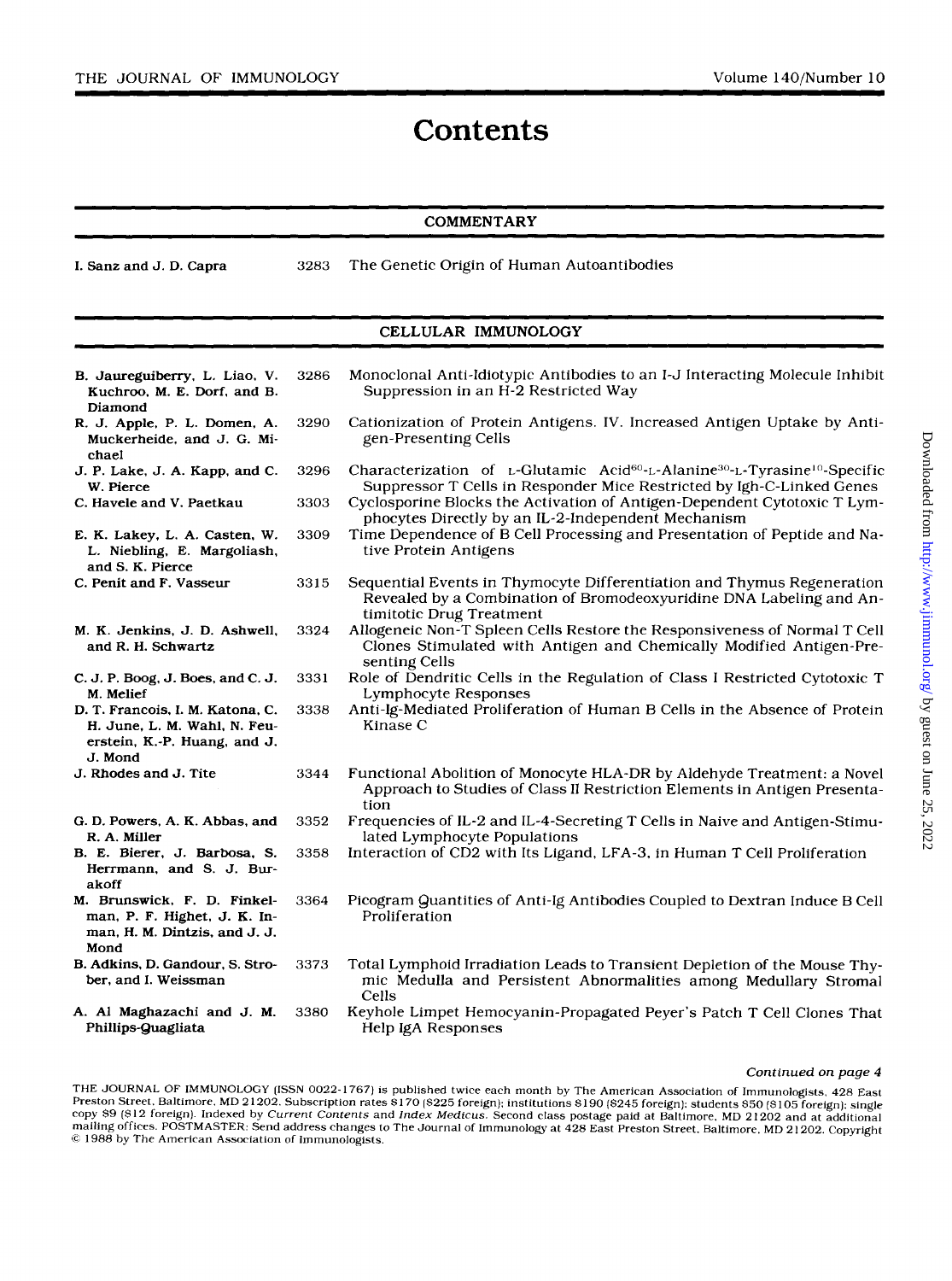## CLINICAL IMMUNOLOGY . IMMUNOPATHOLOGY

| C. Rinaldo, P. Piazza, Y. Wang,<br>J. Armstrong, P. Gupta, M.<br>Ho, S. Petteway, D. Reed, D.<br>Lyter, and L. Kingsley                                                    | 3389 | HIV-1-Specific Production of IFN- $\gamma$ and Modulation by Recombinant IL-2<br>during Early HIV-1 Infection                                                                     |
|----------------------------------------------------------------------------------------------------------------------------------------------------------------------------|------|-----------------------------------------------------------------------------------------------------------------------------------------------------------------------------------|
| P. L. Schwimmbeck, T. Dyr-<br>berg, and M. B. A. Oldstone                                                                                                                  | 3394 | Abrogation of Diabetes in BB Rats by Acute Virus Infection: Association of<br>Viral-Lymphocyte Interactions                                                                       |
| D. O. Willenborg and C. R. Par-<br>ish                                                                                                                                     | 3401 | Inhibition of Allergic Encephalomyelitis in Rats by Treatment with Sul-<br>fated Polysaccharides                                                                                  |
| G. Biesecker and D. Koffler                                                                                                                                                | 3406 | Resistance to Experimental Autoimmune Myasthenia Gravis in Genetically<br>Inbred Rats: Association with Decreased Amounts of in Situ<br>Acetylcholine Receptor-Antibody Complexes |
| J. J. Crowley, R. D. Goldfine,<br>R. E. Schrohenloher, H. L.<br>Spiegelberg, G. J. Silverman,<br>R. A. Mageed, R. Jefferis, W.<br>J. Koopman, D. A. Carson,<br>and S. Fong | 3411 | Incidence of Three Cross-Reactive Idiotypes on Human Rheumatoid Factor<br>Paraproteins                                                                                            |
| M. Yasukawa, A. Inatsuki, and<br>Y. Kobayashi                                                                                                                              | 3419 | Helper Activity in Antigen-Specific Antibody Production Mediated by CD4+<br>Human Cytotoxic T Cell Clones Directed against Herpes Simplex Virus                                   |
| S. E. Walker                                                                                                                                                               | 3426 | Defective Primary and Secondary IgG Responses to Thymic-Dependent An-<br>tigens in Autoimmune PN Mice                                                                             |
| E. Bonfa. A. Marshak-Roth-<br>stein, H. Weissbach, N. Brot,<br>and K. Elkon                                                                                                | 3434 | Frequency and Epitope Recognition of Anti-Ribosome P Antibodies from<br>Humans with Systemic Lupus Erythematosus and MRL/lpr Mice Are<br>Similar                                  |
| S. Amornsiripanitch, L. M.<br>Barnes, J. J. Nordlund, L. S.<br>Trinkle, and L. A. Rheins                                                                                   | 3438 | Immune Studies in the Depigmenting C57BL/Ler-vit/vit Mice: an Apparent<br>Isolated Loss of Contact Hypersensitivity                                                               |

#### CYTOKINES MEDIATORS *0* REGULATORY MOLECULES

| T. Tsuchida and T. Sakane                                                                                                       | 3446 | Intracellular Activation Signal Requirements for the Induction of IL-2 Re-<br>sponsiveness in Resting T Cell Subsets in Humans                      |
|---------------------------------------------------------------------------------------------------------------------------------|------|-----------------------------------------------------------------------------------------------------------------------------------------------------|
| T. L. Gerrard, D. R. Dyer, K. C.<br>Zoon, D. Z. Nedden, and J. P.<br>Siegel                                                     | 3450 | Modulation of Class I and Class II Histocompatibility Antigens on Human T<br>Cell Lines by IFN- $\gamma$                                            |
| Y. Nophar, H. Holtmann, R.<br>Ber, and D. Wallach                                                                               | 3456 | Dominance of Resistance to the Cytocidal Effect of Tumor Necrosis Factor<br>in Heterokaryons Formed by Fusion of Resistant and Sensitive Cells      |
| H. E. Heslop, G. M. Price, H. G.<br>Prentice, F. T. Cordingley,<br>A. D. B. Webster, A. V.<br>Hoffbrand, and M. K. Bren-<br>ner | 3461 | In Vitro Analysis of the Interactions of Recombinant IL-2 with Regenerat-<br>ing Lymphoid and Myeloid Cells after Allogeneic Marrow Transplantation |
| K. C. Petroni, L. Shen, and P.<br>M. Guyre                                                                                      | 3467 | Modulation of Human Polymorphonuclear Leukocyte IgG Fc Receptors and<br>Fc Receptor-Mediated Functions by IFN- $\gamma$ and Glucocorticoids         |
| S. K. Burchett, W. M. Weaver,<br>J. A. Westall, A. Larsen, S.<br>Kronheim, and C. B. Wilson                                     | 3473 | Regulation of Tumor Necrosis Factor/Cachectin and IL-1 Secretion in Hu-<br>man Mononuclear Phagocytes                                               |
| R. J. Debs, H. J. Fuchs, R. Phi-<br>lip, A. B. Montgomery, E. N.<br>Brunette, D. Liggitt, J. S.<br>Patton, and J. E. Shellito   | 3482 | Lung-Specific Delivery of Cytokines Induces Sustained Pulmonary and Sys-<br>temic Immunomodulation in Rats                                          |

### IMMUNOCHEMISTRY

- 
- R. B. Raybourne. **V.** K. **Bun-** 3489 Reaction of Anti-HLA-B Monoclonal Antibodies with Envelope Proteins of ning, and K. M. Williams *Shigella* Species: Evidence for Molecular Mimicry in the Spondyloarthropathies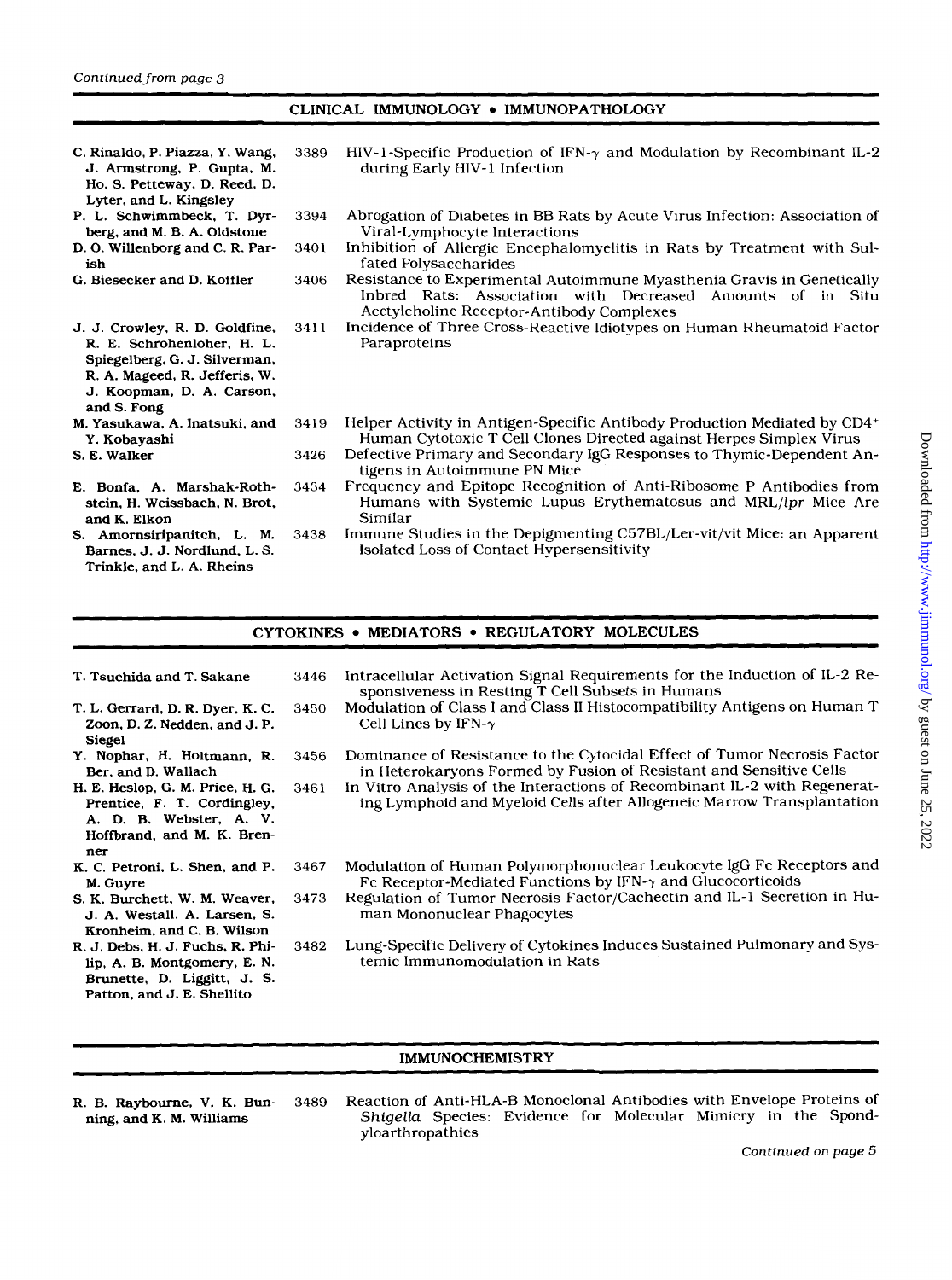#### *Continued from page 4*

- Y. Fukuoka and T. **E.** Hugli
- J. T. Sibley, L. J. **P.** Latimer, and J. **S.** Lee
- **R.** Suenaga, P. **A.** Munoz, **S.** W. Bright, and N. **I.** Abdou
- J. G. J. van de Winkel, **H.** L. P. van Duijnhoven, **R.** van Ommen, P. J. A. Capel, and W. J. M. **Tax**
- T. H. Hansen, N. **B.** Myers, and D. **R.** Lee
- *S.* L. Giardina, **S.** M. Storm, D. L. Longo, B. J. Mathieson, **U.**  Rapp, and L. Varesio
- 3496 Demonstration of a Specific C3a Receptor on Guinea Pig Platelets Shared Idiotypes on Anti-DNA and Anti-Poly (ADP-Ribose) Antibodies
- 3508 Spontaneous Shift of Anti-DNA Antibody Idiotypes in Systemic Lupus Erythematosus
- 35 15 Selective Modulation of Two Human Monocyte Fc Receptors for IgG by Immobilized Immune Complexes
- 3522 Studies of Two Antigenic Forms of  $L^d$  with Disparate  $\beta$ -2 Microglobulin  $(\beta_m)$  Associations Suggest That  $\beta_m$  Facilitates the Folding of the  $\alpha$ l and  $\alpha$ 2 Domains during de Novo Synthesis
- 3528 Characterization of a Murine Monoclonal Antibody That Detects a C-Terminal Fragment of the raf Oncogene Product

#### IMMUNOPHARMACOLOGY

| J.-M. Schröder, U. Mrowietz,<br>and E. Christophers                                            | 3534 | Purification and Partial Biologic Characterization of a Human Lymphocyte-<br>Derived Peptide with Potent Neutrophil-Stimulating Activity                                                      |
|------------------------------------------------------------------------------------------------|------|-----------------------------------------------------------------------------------------------------------------------------------------------------------------------------------------------|
| P. H. Naccache, N. Faucher, P.<br>Borgeat, J. C. Gasson, and J.<br>F. DiPersio                 | 3541 | Granulocyte-Macrophage Colony-Stimulating Factor Modulates the Excita-<br>tion-Response Coupling Sequence in Human Neutrophils                                                                |
| M. Rola-Pleszczynski, C. Poul-<br>iot, S. Turcotte, B. Pignol, P.<br>Braquet, and L. Bouvrette | 3547 | Immune Regulation by Platelet-Activating Factor. I. Induction of Sup-<br>pressor Cell Activity in Human Monocytes and CD8+ T Cells and of Helper<br>Cell Activity in CD4 <sup>+</sup> T Cells |
| G. S. Worthen, J. F. Seccombe,<br>K. L. Clay, L. A. Guthrie, and<br>R. B. Johnston, Jr.        | 3553 | The Priming of Neutrophils by Lipopolysaccharide for Production of Intra-<br>cellular Platelet-Activating Factor: Potential Role in Mediation of En-<br>hanced Superoxide Secretion           |
| S. E. Caldwell, L. F. Cassidy,<br>and J. S. Abramson                                           | 3560 | Alterations in Cell Protein Phosphorylation in Human Neutrophils Exposed<br>to Influenza A Virus: a Possible Mechanism for Depressed Cellular End-<br><b>Stage Functions</b>                  |

#### MICROBIAL IMMUNOLOGY

- **F.** Sinigaglia, B. Takacs, **H.**  Jacot, H. Matile, J. R. L. Pink, A. Crisanti, and H. Bujard 3568
- Nonpolymorphic Regions of pl90, a Protein of the Plasmodium falciparum Erythrocytic Stage, Contain Both T and B Cell Epitopes
- **R.** Aitken, P. *S.* Coulson, and R. **A.** Wilson **A.** Canessa, **V.** Pistoia, **S. Ron-**3573 3580
- cella, A. Merli. **G.** Melioli, A. Terragna, and M. Ferrarini
- **I.** M. Orme 3589
- D. Pombo. W. L. Maloy, J. **A.**  Berzofsky, and M. **F.** Good 3594
- **K.** P. Anderson, **E.** H. Fennie. and **T.** YiIma 3599
- **A.** E. Cobl, **K.** Funa, and *G.* V. Alm 3605

3610

D. *S.* Schmid

- Pulmonary Leukocytic Responses Are Linked to the Acquired Immunity of Mice Vaccinated with Irradiated Cercariae of Schistosoma mansoni
- An in Vitro Model for Toxoplasma Infection in Man: Interaction between CD4+ Monoclonal T Cells and Macrophages Results in Killing of Trophozoites
- Characteristics and Specificity of Acquired Immunologic Memory to Mycobacterium tuberculosis Infection
- Neonatal Exposure to Immunogenic Peptides: Differential Susceptibility to Tolerance Induction of Helper T Cells and B Cells Reactive to Malarial Circumsporozoite Peptide Epitopes
- Enhancement of a Secondary Antibody Response to Vesicular Stomatitis Virus "G" Protein by IFN- $\gamma$  Treatment at Primary Immunization
- Different Induction Patterns of mRNA for IFN- $\alpha$  and  $-\beta$  in Human Mononuclear Leukocytes after in Vitro Stimulation with Herpes Simplex Virus-Infected Fibroblasts and Sendai Virus
- The Human MHC-Restricted Cellular Response to Herpes Simplex Virus Type 1 Is Mediated by CD4+, CD8- T Cells and Is Restricted to the DR Region of the MHC Complex